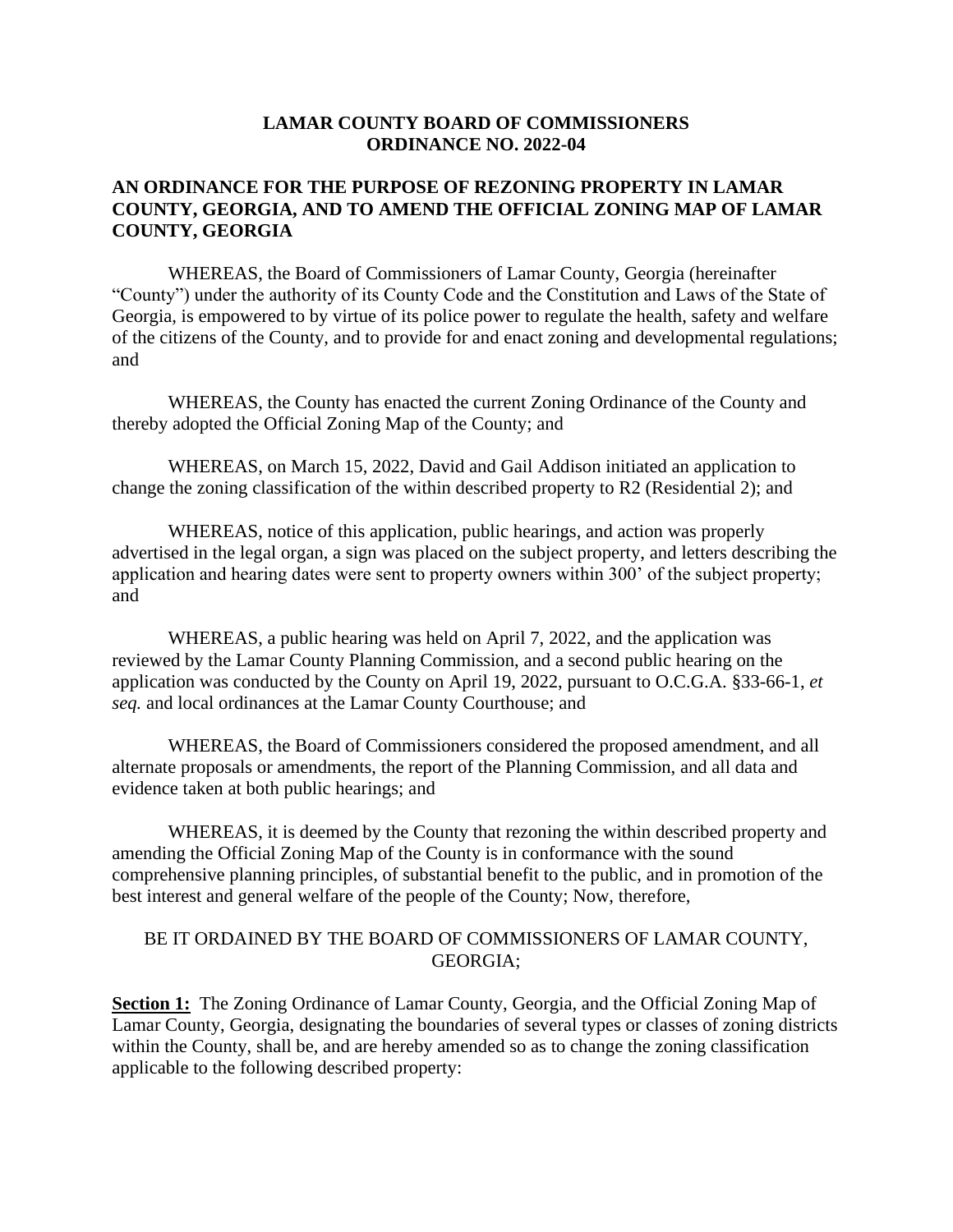All that tract of land situate, lying and being in Land Lot 190 of the 2<sup>nd</sup> Land District of Lamar County, Georgia, as shown on the survey prepared by Burton & Associates entitled "Property Division Survey 743 Ethridge Mill Road PID# 006 023 for David and Gail Addison" containing 8.86 acres divided into 6 lots varying in size from 1 acre to 2.69 acres, dated March 10, 2022, which said plat is by this reference thereto incorporated herein.

From AR (Agricultural Residential) to R2 (Residential 2).

The following conditions also apply:

**Section 2.** The Official Zoning Map of the County is hereby amended to reflect such zoning classification for the within described property.

## **Section 3.**

- A. It is hereby declared to the intention of the Board of Commissioners that all sections, paragraphs, sentences, clauses and phrases of this Ordinance are and were, upon their enactment, believed by the Board of Commissioners to be fully valid, enforceable and constitutional.
- B. It is hereby declared to the intention of the Board of Commissioners that, to the greatest extent allowed by law, each and every section, paragraph, sentence, clause or phrase of this Ordinance is severable from every other section, paragraph, sentence, clause or phrase of this Ordinance. It is hereby further declared to be the intention of the Board of Commissioners that, to the greatest extent allowed by law, no section, paragraph, sentence, clause or phrase of this Ordinance is mutually dependent upon any other section, paragraph, sentence, clause or phrase of this Ordinance.
- C. In the event of any section, paragraph, sentence, clause or phrase of this Ordinance shall, for any reason whatsoever, be declared invalid, unconstitutional, or otherwise unenforceable by the valid judgement or decrees of any court of competent jurisdiction, it is the express intent of the Board of Commissioners that such invalidity, unconstitutionality, or unenforceability shall, to the greatest extent allowed by law, not render invalid, unconstitutional or otherwise unenforceable any of the remaining sections, paragraphs, sentences, clauses, or phrases of the Ordinance and that, to the greatest extent allowed by law, all remaining sections, paragraphs, sentences, clauses or phrases of the Ordinance shall remain valid, constitutional, enforceable, and full force and effect.

**Section 4.** Repeal of Conflicting Provisions. Except as otherwise provided herein, all ordinances or parts of ordinances in conflict with this ordinance are hereby repealed.

**Section 5.** Effective Date. This Ordinance shall become effective immediately upon its adoption by the Board of Commissioners of Lamar County, Georgia.

SO ORDAINED, this \_\_\_\_\_\_\_\_\_\_\_\_\_\_ day of \_\_\_\_\_\_\_\_\_\_\_\_\_\_\_\_\_, 2022